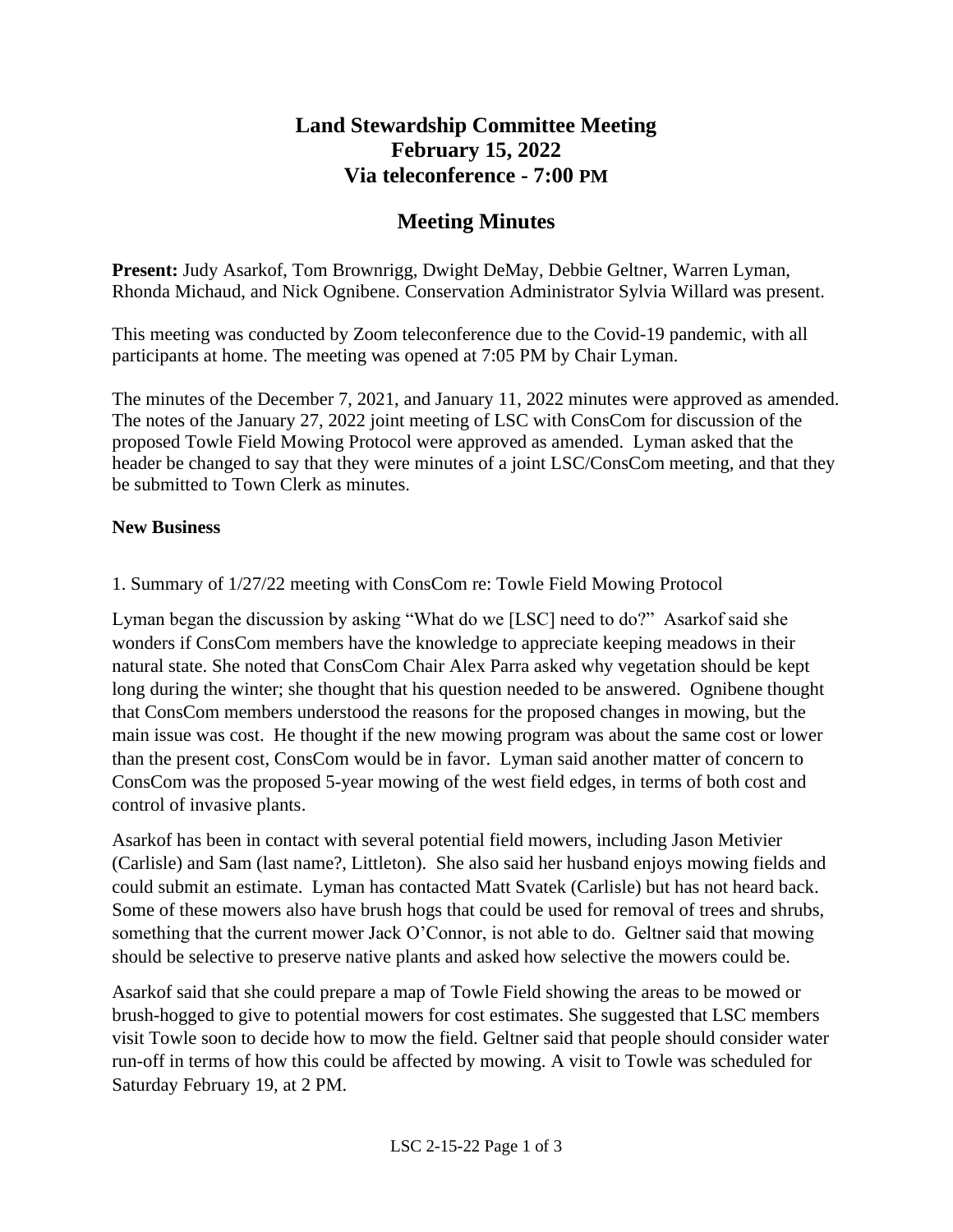### 2. Notes from 2/7/22 Cranberry Bog Working Group meeting

Lyman attended the meeting and said that ConsCom has issued a Notice of Intent (NOI) to remove phragmites but is still working on a NOI for repair of Cranberry Bog Dam #1. He said that there have been no decisions on environmental work associated with the bog, and a funding request will not be ready in time for spring Town Meeting. Willard said that the ConsCom budget has adequate funds for phragmites removal.

#### 3. Habitat/Pollinator Project

Lyman said the project still needs to have a title and he would like to have this decided at the next meeting. Prior to the meeting Geltner sent a mission statement, and Lyman suggested a few revisions. DeMay volunteered to survey activities by other organizations and provided a preliminary report. He has obtained information from neighboring towns, where pollinator programs have started in the past two or three years. There is also information available on soils, insects, etc. that lead to success. He plans to follow up with these towns as to how the programs have been accepted by the public and the pollinators. Willard requested that DeMay include information about how different towns control invasive plants, and DeMay said he will add this to his list of topics.

Asarkof mentioned that she maintains a garden with native plants and enjoys observing insects that visit the plants. She has tripled the number of pollinators since adding native plants and removing invasives. Geltner said that she has maintained a native habitat garden since 2016. Ognibene thought it would be useful for LSC members to visit Asarkof's and/or Geltner's gardens. Asarkof said July-early August would be a good time to see a variety of plants in bloom, and she will send photos of her garden. Lyman suggested that people visit some fields in Lincoln that are part of their pollinator habitat program. Willard said that Dr. Richard Gegear is a good source of information on pollinators. Asarkof mentioned a chart that Gegear produced that lists plants used by different insects and their blooming times.

Regarding potential topics to cover, Geltner said she will have a list for the next meeting. Asarkof had previously sent members information on native plants, and where they can be purchased. Willard mentioned that former ConsCom member Angie Verge made of list of native plants for Middlesex County, and a short list is on the Town's website. A more extensive version can be obtained from Willard by request.

#### 4. Proposed wildflower plantings at Cranberry Bog and Greenough

Lyman contacted botanist Walter Kittredge regarding whether rosemallow is a native plant found in this area, and Kittredge said it is. Lyman will make a map showing the proposed planting locations of rosemallow (near Greenough Dam) and New England blazing star (Cranberry Bog). If LSC approval is forthcoming, then Lyman will seek a Land Use Approval from ConsCom for the planting.

#### 5. Draft Annual Report for 2021